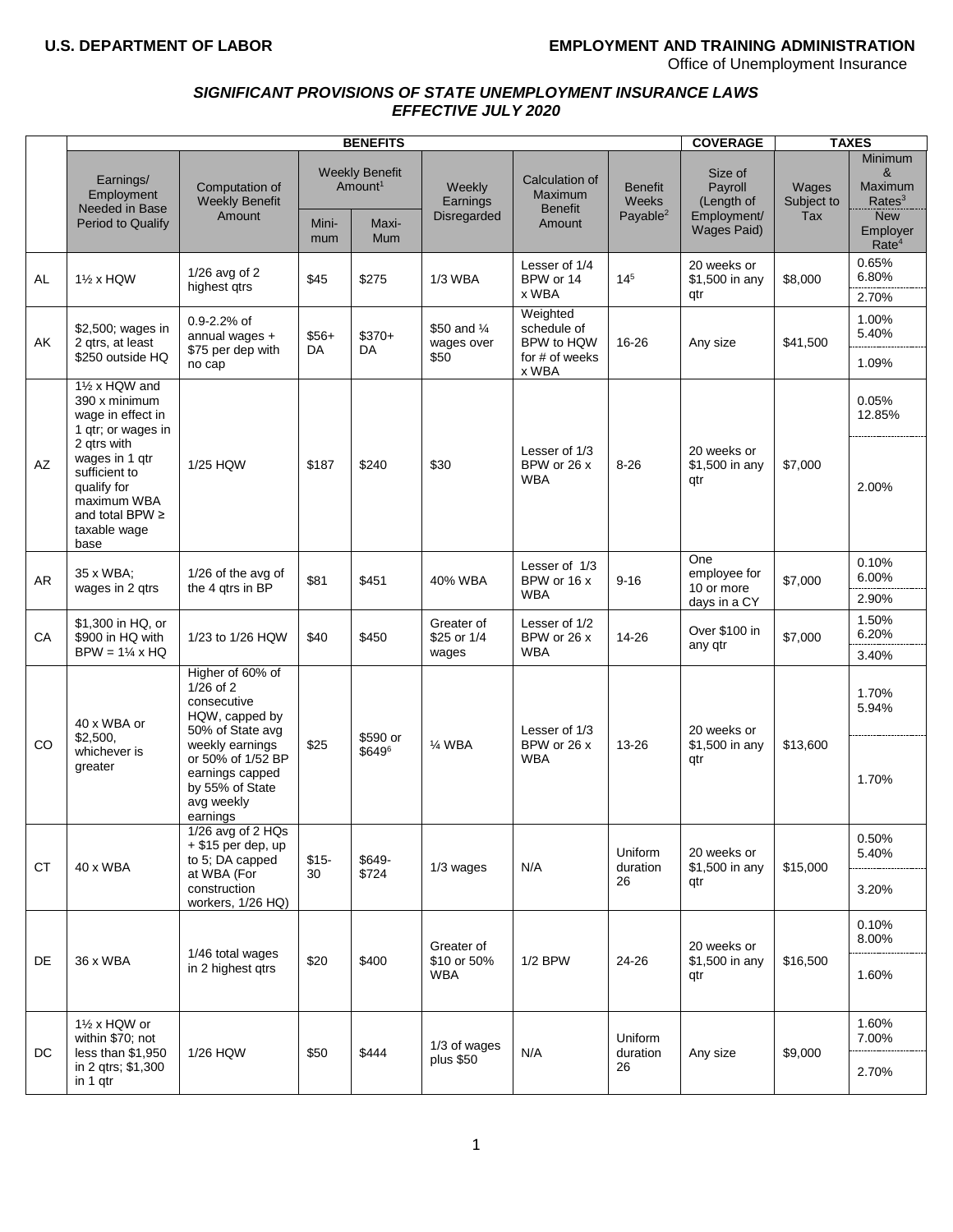|           | <b>BENEFITS</b>                                                                                                                              |                                                                                       |                |                                                                     |                                                                    |                                                                  |                                                        |                                                                       | <b>TAXES</b>                      |                                                                                                     |
|-----------|----------------------------------------------------------------------------------------------------------------------------------------------|---------------------------------------------------------------------------------------|----------------|---------------------------------------------------------------------|--------------------------------------------------------------------|------------------------------------------------------------------|--------------------------------------------------------|-----------------------------------------------------------------------|-----------------------------------|-----------------------------------------------------------------------------------------------------|
|           | Earnings/<br>Employment<br>Needed in Base<br>Period to Qualify                                                                               | Computation of<br><b>Weekly Benefit</b><br>Amount                                     | Mini-<br>mum   | <b>Weekly Benefit</b><br>Amount <sup>1</sup><br>Maxi-<br><b>Mum</b> | Weekly<br>Earnings<br>Disregarded                                  | Calculation of<br>Maximum<br><b>Benefit</b><br>Amount            | <b>Benefit</b><br><b>Weeks</b><br>Payable <sup>2</sup> | Size of<br>Payroll<br>(Length of<br>Employment/<br><b>Wages Paid)</b> | Wages<br>Subject to<br><b>Tax</b> | <b>Minimum</b><br>&<br>Maximum<br>Rates <sup>3</sup><br><b>New</b><br>Employer<br>Rate <sup>4</sup> |
| <b>FL</b> | 1 <sup>/2</sup> x HQW;<br>minimum \$3,400;<br>wages in 2 gtrs                                                                                | 1/26 HQW                                                                              | \$32           | \$275                                                               | 8 x Federal<br>hourly mini-<br>mum wage                            | Lesser of<br>25% BPW or<br>12 x WBA                              | $9 - 12^{5}$                                           | 20 weeks or<br>\$1,500 in any<br>qtr                                  | \$7,000                           | 0.10%<br>5.40%<br>2.70%                                                                             |
| <b>GA</b> | Wages in 2 qtrs<br>& 150% x HQW<br>or HQW divided<br>by 21 for WBA<br>w/ total earnings<br>in 2 qtrs totaling<br>at least 40 x<br><b>WBA</b> | 1/42 of wages in<br>highest 2 qtrs or<br>1/21 HQW                                     | \$55           | \$365                                                               | \$300                                                              | Lesser of 1/4<br>BPW or 26 x<br><b>WBA</b>                       | $6 - 26$                                               | 20 weeks or<br>\$1,500 in any<br>qtr                                  | \$9,500                           | 0.04%<br>7.56%<br>2.70%                                                                             |
| HI        | 26 x WBA;<br>wages in 2 gtrs                                                                                                                 | 1/21 HQW                                                                              | \$5            | \$648                                                               | \$150                                                              | N/A                                                              | Uniform<br>duration<br>26                              | Any size                                                              | \$48,100                          | 0.00%<br>5.60%<br>2.40%                                                                             |
| ID        | $1\%$ x HQW;<br>minimum \$1,872<br>in 1 gtr                                                                                                  | 1/26 HQW                                                                              | \$72           | \$448                                                               | <b>1/2 WBA</b>                                                     | Weighted<br>schedule of<br>BPW to HQW<br>for # of weeks<br>x WBA | $10 - 26^{5}$                                          | 20 weeks or<br>\$1,500 in any<br>atr                                  | \$41,600                          | 0.24735%<br>5.40%<br>0.97%                                                                          |
| IL        | \$1,600; \$440<br>outside HQ                                                                                                                 | 47% of claimant's<br>AWW in 2 highest<br>qtrs.                                        | $$51-$<br>\$77 | \$484-<br>\$669                                                     | <b>1/2 WBA</b>                                                     | Lesser of 26 x<br>WBA (plus<br>DA) or BP<br>wages                | Uniform<br>duration<br>26                              | 20 weeks or<br>\$1,500 in any<br>qtr                                  | \$12,740                          | 0.20%<br>6.40%<br>2.7%                                                                              |
| IN        | 11/2 x HQW<br>totaling at least<br>\$2,500 in last 2<br>gtrs; not less<br>than \$4,200 in<br><b>BP</b>                                       | 47% of AWW in<br><b>BP</b>                                                            | \$37           | \$390                                                               | Greater of \$3<br>or 20% WBA<br>from other<br>than BP<br>employers | Lesser of<br>28% BPW or<br>26 x WBA                              | 26                                                     | Any size                                                              | \$9,500                           | 0.50%<br>7.40%<br>2.50%                                                                             |
| IA        | 1% x HQW;<br>3.5% of the<br>statewide AAW<br>in HQ; 1/2 HQW<br>in gtr not the HQ                                                             | 1/23 HQW or<br>1/19-1/22 HQW<br>for claimants with<br>deps                            | $$73-$<br>\$89 | \$493-<br>\$605                                                     | 25% WBA                                                            | Lesser of 1/3<br>BPW or 26 x<br><b>WBA</b>                       | $8 - 26$                                               | Any wages<br>preceding or<br>current CY                               | \$31,600                          | 0.00%<br>7.50%<br>1.00%                                                                             |
| ΚS        | 30 x WBA;<br>wages in 2 gtrs                                                                                                                 | 4.25% HQW                                                                             | \$125          | \$503                                                               | 25% WBA                                                            | Lesser of 1/3<br>BPW or 26 x<br><b>WBA</b>                       | $10 - 26$                                              | 20 weeks or<br>\$1,500 in any<br>atr                                  | \$14,000                          | 0.00%<br>7.10%<br>2.70%                                                                             |
| KY        | 1½ x HQW; 8 x<br>WBA in last 2<br>gtrs; at least<br>\$1500 outside<br>HQ                                                                     | 1.1923% BPW                                                                           | \$39           | \$569                                                               | 1/5 wages                                                          | Lesser of 26 x<br>WBA or 1/3<br><b>BPW</b>                       | 15-26                                                  | 20 weeks or<br>\$1,500 in any<br>atr                                  | \$10,800                          | 0.30%<br>$9.00\%$ <sup>7</sup><br>2.70%                                                             |
| LA        | \$1,200 total<br>BPW; wages in 2<br>gtrs; $1\frac{1}{2}$ x HQW                                                                               | 1/25 of the avg of<br>wages in 4 qtrs of<br>BP x 1.05 x 1.15                          | \$10           | \$247                                                               | Lesser of 1/2<br>WBA or \$50                                       | N/A                                                              | Uniform<br>duration<br>26                              | 20 weeks or<br>\$1,500 in any<br>atr                                  | \$7,700                           | 0.09%<br>6.00%<br>IndAvg%                                                                           |
| <b>ME</b> | 2 x AWW in 2<br>different BP qtrs;<br>total BPW = $6x$<br>AWW                                                                                | 1/22 avg wages<br>paid in 2 highest<br>qtrs of $BP + $10$<br>per dep up to 1/2<br>WBA | \$80-<br>\$120 | \$462-<br>\$693                                                     | \$100                                                              | Lesser of 1/3<br>BPW or 26 x<br><b>WBA</b>                       | 15-26                                                  | 20 weeks or<br>\$1,500 in any<br>qtr                                  | \$12,000                          | $0.00\%$<br>$5.40\%$ <sup>7</sup><br>1.86%                                                          |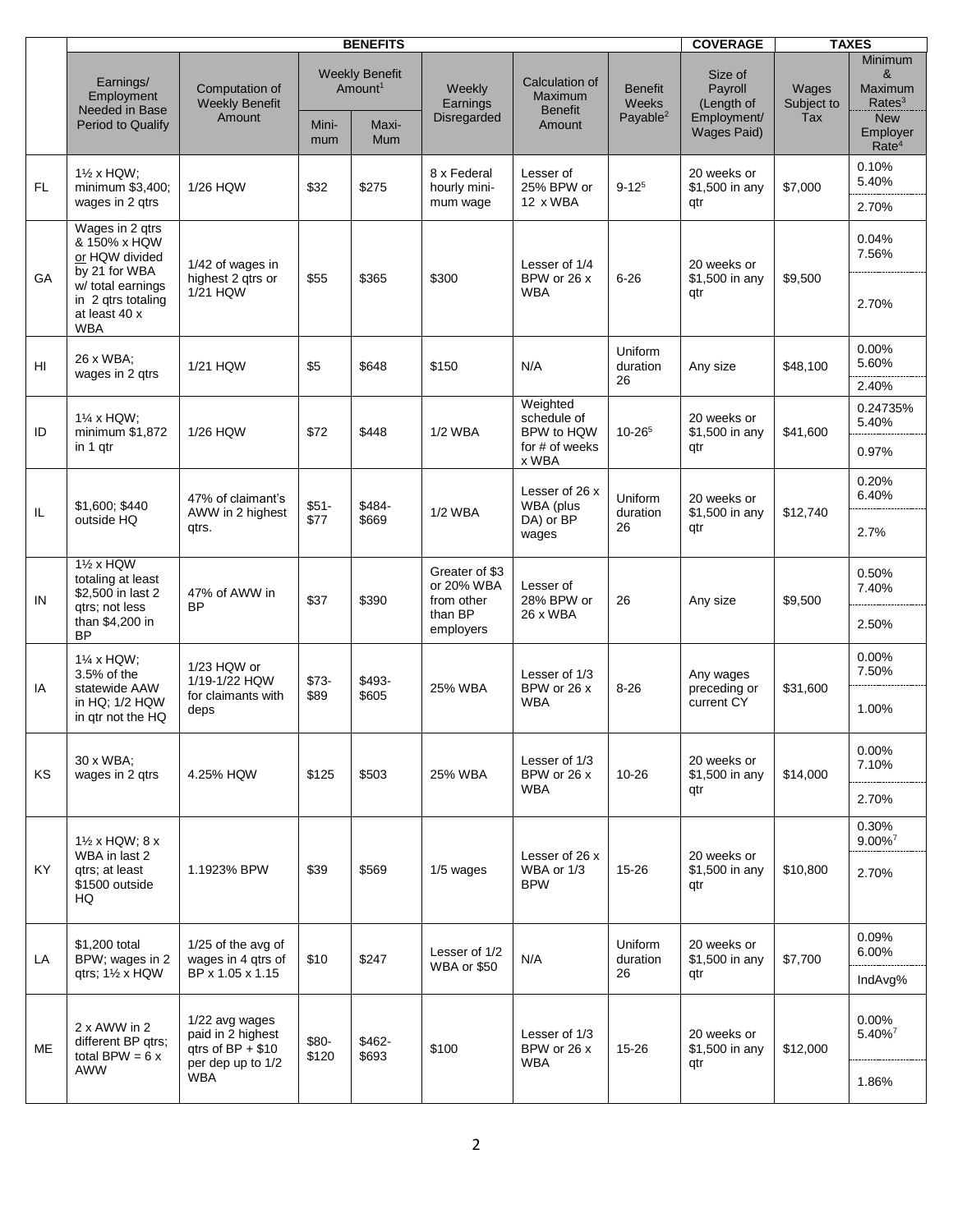|           |                                                                                                                            |                                                                     | <b>COVERAGE</b>  | <b>TAXES</b>                                                 |                                                                       |                                                                          |                                               |                                                                |                                   |                                                                                                     |                |
|-----------|----------------------------------------------------------------------------------------------------------------------------|---------------------------------------------------------------------|------------------|--------------------------------------------------------------|-----------------------------------------------------------------------|--------------------------------------------------------------------------|-----------------------------------------------|----------------------------------------------------------------|-----------------------------------|-----------------------------------------------------------------------------------------------------|----------------|
|           | Earnings/<br>Employment<br>Needed in Base<br>Period to Qualify                                                             | Computation of<br><b>Weekly Benefit</b><br>Amount                   | Mini-<br>mum     | <b>Weekly Benefit</b><br>Amount <sup>1</sup><br>Maxi-<br>Mum | Weekly<br>Earnings<br><b>Disregarded</b>                              | Calculation of<br>Maximum<br><b>Benefit</b><br>Amount                    | <b>Benefit</b><br><b>Weeks</b><br>Payable $2$ | Size of<br>Payroll<br>(Length of<br>Employment/<br>Wages Paid) | Wages<br>Subject to<br>Tax        | Minimum<br>&<br><b>Maximum</b><br>Rates <sup>3</sup><br><b>New</b><br>Employer<br>Rate <sup>4</sup> |                |
| <b>MD</b> | $1\frac{1}{2}$ x HQW;<br>\$1,176.01 in HQ;<br>\$1,800 in 2 gtrs                                                            | $1/24$ HQW + \$8<br>per dep up to 5<br>deps                         | $$50-$<br>\$90   | \$430                                                        | $≤$ \$50                                                              | N/A                                                                      | Uniform<br>duration<br>26                     | Any size                                                       | \$8,500                           | 0.30%<br>7.50%<br>2.60%                                                                             |                |
| МA        | 30 x WBA;<br>\$5,100 minimum                                                                                               | 50% AWW + \$25<br>per dep up to 1/2<br><b>WBA</b>                   | \$98-<br>\$147   | \$823-<br>\$1,234                                            | <b>1/3 WBA</b>                                                        | Lesser of<br>36% BPW or<br>26 x WBA                                      | $10 - 26^{5}$                                 | 13 weeks or<br>\$1,500 in any<br>qtr                           | \$15,000                          | 0.94%<br>14.37%<br>2.42%                                                                            |                |
| MI        | Total BPW = $1\frac{1}{2}$<br>x HQW; wages<br>in at least 2 BP<br>atrs: at least<br>\$3,667 in HQ; or<br>wages in at least | $4.1\%$ HQW + \$6<br>for each dep up to                             | $$150-$<br>\$180 | \$362                                                        | <b>WBA</b><br>reduced by<br>50¢ for every<br>\$1 earned,<br>and wages | Lesser of<br>43% BPW or                                                  | 14-20                                         | 20 weeks or<br>\$1,000 in CY                                   | \$9,000                           | 0.00%<br>6.30%                                                                                      |                |
|           | 2 BP qtrs; BPW<br>at least 20 x<br>State AWW<br>$($1,022.92)$ or<br>\$20,458.40                                            | 5                                                                   |                  |                                                              | plus benefits<br>cannot<br>exceed 1.5 x<br><b>WBA</b>                 | 20 x WBA                                                                 |                                               |                                                                |                                   | 2.70%                                                                                               |                |
| <b>MN</b> | 5.3% of State<br>AAW                                                                                                       | Higher of 50% of<br>1/13 HQW up to<br>43% of State<br>AWW or 50% of |                  | \$28                                                         | \$462<br>or                                                           | <b>WBA</b><br>reduced by<br>50¢ for every                                | Lesser of 1/3<br>BPW or 26 x                  | $11 - 26$                                                      | Any size                          | \$35,000                                                                                            | 0.10%<br>9.00% |
|           |                                                                                                                            | 1/52 BPW up to<br>66%% of State<br><b>AWW</b>                       |                  | \$740 <sup>6</sup>                                           | \$1 earned                                                            | <b>WBA</b>                                                               |                                               |                                                                |                                   | IndAvg%                                                                                             |                |
| MS        | 40 x WBA; \$780<br>in HQ; wages in<br>2 qtrs                                                                               | 1/26 HQW                                                            | \$30             | \$235                                                        | \$200                                                                 | Lesser of 1/3<br>BPW or 26 x<br><b>WBA</b>                               | 13-26                                         | 20 weeks or<br>\$1,500 in any<br>qtr                           | \$14,000                          | 0.00%<br>5.40%<br>1.00%                                                                             |                |
|           | $1\frac{1}{2}$ x HQW;<br>\$1,500 in 1 qtr;                                                                                 |                                                                     |                  |                                                              |                                                                       |                                                                          |                                               |                                                                |                                   | $0.00\%$<br>5.40%                                                                                   |                |
| <b>MO</b> | or wages in 2<br>qtrs<br>of $BP = 1\frac{1}{2}$<br>maximum<br>taxable wage<br>base                                         | 4% of the avg of<br>the 2 HQWs                                      | \$35             | \$320                                                        | Greater of<br>20% WBA or<br>\$20                                      | Lesser of 1/3<br>BPW or 20 x<br><b>WBA</b>                               | $8 - 20$                                      | 20 weeks or<br>\$1,500 in any<br>qtr                           | \$11,500                          | 2.376%                                                                                              |                |
|           | BPW $\geq$ 1½ x<br>HQW and total<br>wages $\geq$ 7% of<br>AAW or BPW $\geq$<br>50% of AAW                                  | 1% BPW or 1.9%<br>wages in 2 HQs                                    |                  | \$572                                                        | <b>1/4 WBA</b>                                                        | Weighted<br>schedule of<br>BPW to HQW<br>8-28<br>for # of weeks<br>x WBA |                                               | \$1,000 in<br>current or<br>preceding<br>year                  | \$34,100                          | 0.00%<br>6.12%                                                                                      |                |
| МT        |                                                                                                                            |                                                                     | \$169            |                                                              |                                                                       |                                                                          |                                               |                                                                |                                   | IndAvg%                                                                                             |                |
| <b>NE</b> | \$4,324 in BP;<br>\$1,850 in HQW                                                                                           |                                                                     |                  |                                                              |                                                                       | Lesser of 1/3<br>BPW or 26 x                                             | $10 - 26$                                     | 20 weeks or                                                    | \$9,000<br>or \$24000<br>for high | 0.00%<br>5.40%                                                                                      |                |
|           | and wages in at<br>least 1 other qtr<br>of \$800                                                                           | 1/2 AWW                                                             | \$70             | \$440                                                        | <b>1/4 WBA</b>                                                        | <b>WBA</b>                                                               |                                               | \$1,500 in any<br>qtr                                          | tax group<br>em-<br>ployers       | 1.25%                                                                                               |                |
| <b>NV</b> | $1\frac{1}{2}$ x HQW in BP<br>and \$400 in HQ;<br>or wages in 3 of                                                         | 1/25 HQW                                                            | \$16             | \$483                                                        | 1/4 wages                                                             | Lesser of 1/3<br>BPW or 26 x                                             | 8-26                                          | \$225 in any<br>qtr                                            | \$32,500                          | 0.25%<br>5.40%                                                                                      |                |
|           | 4 qtrs in BP and<br>\$400 in HQ                                                                                            |                                                                     |                  |                                                              |                                                                       | <b>WBA</b>                                                               |                                               |                                                                |                                   | 2.95%                                                                                               |                |
| NH.       | \$2,800, \$1,400<br>in each of 2 gtrs                                                                                      | 1%-1.1% annual<br>wages                                             | \$32             | \$427                                                        | 30% WBA                                                               | N/A                                                                      | Uniform<br>duration<br>26                     | 20 weeks or<br>\$1,500 in any<br>qtr                           | \$14,000                          | 0.10%<br>7.50%8<br>1.70%                                                                            |                |
|           |                                                                                                                            |                                                                     |                  |                                                              |                                                                       |                                                                          |                                               |                                                                |                                   |                                                                                                     |                |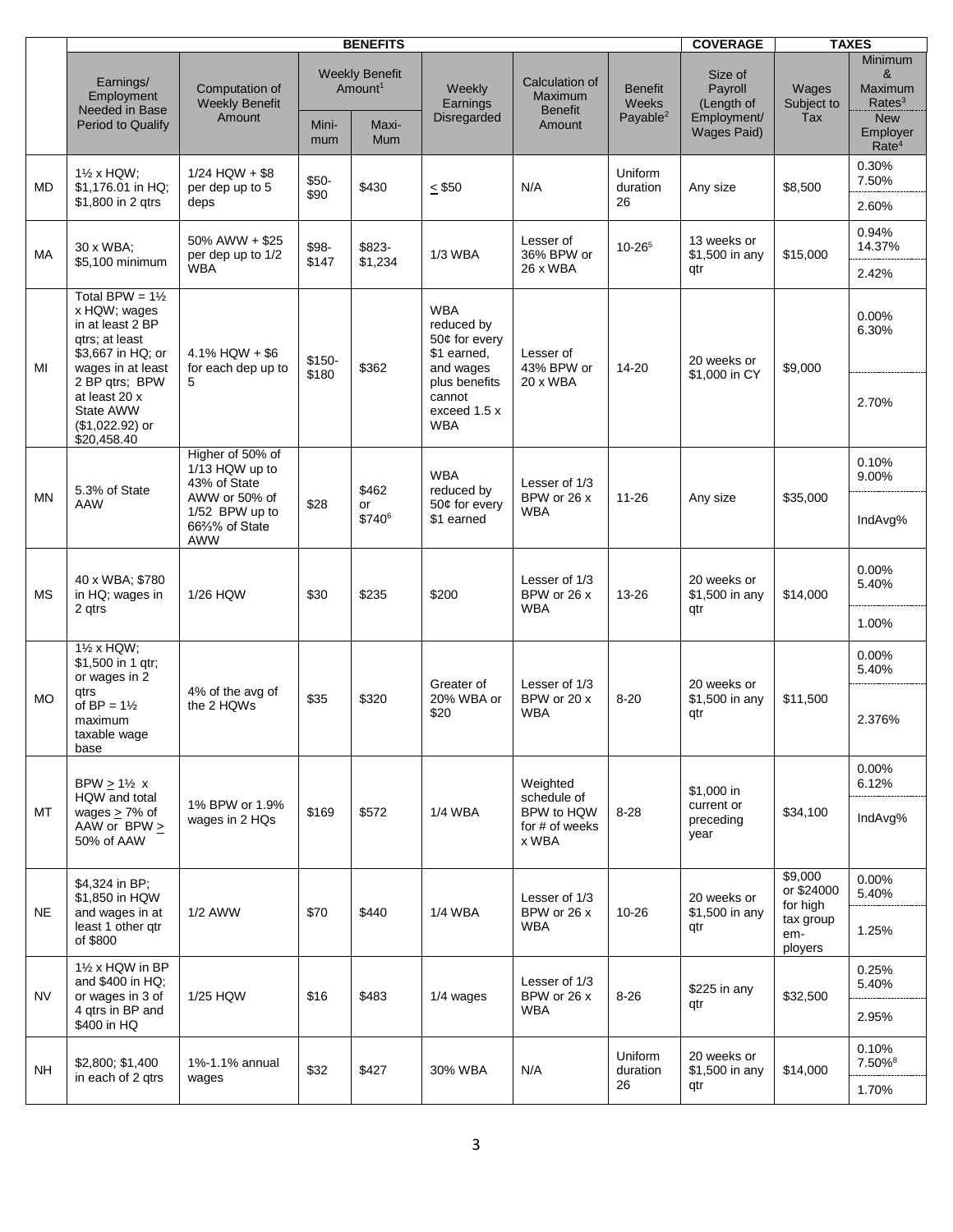| <b>BENEFITS</b>                                                                                                                             |                                                                                                                                                           |                 |                  |                                                                |                                                                     |                                                       | <b>COVERAGE</b>                                 | <b>TAXES</b>                                                          |                                                                    |
|---------------------------------------------------------------------------------------------------------------------------------------------|-----------------------------------------------------------------------------------------------------------------------------------------------------------|-----------------|------------------|----------------------------------------------------------------|---------------------------------------------------------------------|-------------------------------------------------------|-------------------------------------------------|-----------------------------------------------------------------------|--------------------------------------------------------------------|
| Earnings/<br>Employment<br>Needed in Base                                                                                                   | Computation of<br><b>Weekly Benefit</b><br>Amount                                                                                                         |                 |                  | <b>Weekly</b><br>Earnings<br>Disregarded                       | Calculation of<br>Maximum<br><b>Benefit</b>                         | <b>Benefit</b><br>Weeks<br>Payable <sup>2</sup>       | Size of<br>Payroll<br>(Length of<br>Employment/ | Wages<br>Subject to<br>Tax                                            | <b>Minimum</b><br>&<br>Maximum<br>Rates <sup>3</sup><br><b>New</b> |
|                                                                                                                                             |                                                                                                                                                           | mum             | Mum              |                                                                |                                                                     |                                                       |                                                 |                                                                       | Employer<br>Rate <sup>4</sup>                                      |
| 20 weeks<br>employment at<br>20 x State hourly<br>minimum wage<br>or 1,000 x State<br>hourly minimum<br>wage                                | 60% of claimant's<br>$AWW + DA$                                                                                                                           | \$120-<br>\$138 | \$713            | Greater of<br>20% WBA or<br>\$5                                | 100% base<br>weeks<br>worked in<br>base year up<br>to 26            | 20-26                                                 | \$1,000 in any<br>year                          | \$35,300                                                              | 0.40%<br>$5.40\%^{7,8}$<br>2.6825%                                 |
| \$2,089.72 in<br>HQW and wages<br>in at least 1 other<br>qtr                                                                                | 53.5% of AWW<br>paid in BP qtr<br>in which wages<br>were highest                                                                                          | \$86-<br>\$129  | $$461-$<br>\$511 | <b>1/5 WBA</b>                                                 | Lesser of<br>60% BPW or<br>26 x WBA                                 | 14-26                                                 | 20 weeks or<br>\$450 in any<br>qtr              | \$25,800                                                              | 0.33%<br>5.40%<br>IndAvg%                                          |
| 1 <sup>/2</sup> x HQW;<br>\$2,600 in HQ                                                                                                     | 1/25 to 1/26 HQW                                                                                                                                          | \$104           | \$504            | None, All<br>employment<br>affects WBA                         | N/A                                                                 | Uniform<br>duration<br>26                             | \$300 in any<br>qtr                             | \$11,600                                                              | 0.0%<br>6.9%<br>2.5%                                               |
| 6 x AWW; wages<br>in 2 qtrs of BP                                                                                                           | Last 2 gtrs of<br><b>BP/52</b>                                                                                                                            | \$15            | \$350            | 20% WBA                                                        | N/A                                                                 | Uniform<br>duration<br>12 <sup>9</sup>                | 20 weeks or<br>\$1,500 in any<br>qtr            | \$25,200                                                              | 0.06%<br>5.76%<br>1.00%                                            |
| $1\frac{1}{2}$ x HQW;<br>wages in 2 gtrs                                                                                                    | 1/65 of wages in<br>2 HQs + $\frac{1}{2}$ wages<br>in 3rd HQ                                                                                              | \$43            | \$640            | 60% WBA                                                        | Weighted<br>schedule of<br>BPW to HQW<br>for # of weeks             | 12-26                                                 | 20 weeks or<br>\$1,500 in any<br>qtr            | \$37,900                                                              | 0.08%<br>9.69%<br>1.02%                                            |
| 20 weeks<br>employment with<br>wages averaging<br>27.5% of State<br>AWW; wages in                                                           | $\frac{1}{2}$ claimant's<br>$AWW + DA$ of \$1-<br>\$155 based on<br>claimant's AWW<br>and number of                                                       | \$135           | \$480-<br>\$647  | <b>1/5 WBA</b>                                                 | x WBA<br>$20xWBA + 1$<br>x WBA for<br>each<br>qualifying<br>week in | 20-26                                                 | 20 weeks or<br>\$1,500 in any<br>qtr            | \$9,000                                                               | 0.30%<br>9.40%<br>2.70%                                            |
| \$1,500 and 11/2<br>x HQW or any<br>taxable wages if<br>total wages<br>equal or exceed                                                      | 1/23 HQW                                                                                                                                                  | \$16            | \$539            | \$100                                                          | Lesser of %<br>of state<br>annual wage<br>or % of BPW<br>(based on  | 16-26                                                 | 20 weeks or<br>\$1,500 in any                   | \$18,700                                                              | 0.10%<br>5.50%7                                                    |
| base for year<br>claim was<br>effective                                                                                                     |                                                                                                                                                           |                 |                  |                                                                | factors); or 26<br>x WBA                                            |                                                       |                                                 |                                                                       | 1.50%                                                              |
| BPW > \$1,000<br>and BPW $\geq$ 1½ x<br>HQW; or 500<br>hours of<br>employment in<br><b>BP</b>                                               | 1.25% BPW                                                                                                                                                 | \$157           | \$673            | Greater of<br>\$132.50 or                                      | Lesser of 1/3<br>BPW or 26 x<br><b>WBA</b>                          | $3 - 26$                                              | 18 weeks or<br>\$1,000 in any<br>qtr            | \$42,100                                                              | 0.70%<br>5.40% <sup>7</sup>                                        |
|                                                                                                                                             |                                                                                                                                                           |                 |                  |                                                                |                                                                     |                                                       |                                                 |                                                                       | 2.10%                                                              |
| \$2,718 in BP; at<br>least 37% of                                                                                                           | $(4\%$ HQW + 2) x<br>$0.98 + 2 DA$ ; \$5<br>for 1 <sup>st</sup> dep; \$3 for<br>$2nd$ dep                                                                 | \$68-           | \$572-           | Greater of<br>\$21 or 30%<br>WBA                               | Actual<br>number of                                                 | 18-26                                                 | Any size                                        | \$10,000                                                              | 1.2905%<br>9.9333%                                                 |
| HQ; 18 credit<br>weeks in BP                                                                                                                |                                                                                                                                                           |                 |                  |                                                                | in BP x WBA                                                         |                                                       |                                                 |                                                                       | 3.6890%                                                            |
| 40 x WBA; \$280<br>minimum; wages<br>in 2 qtrs                                                                                              | 1/11-1/26 HQW                                                                                                                                             | \$60            | \$240            | <b>WBA</b>                                                     | N/A                                                                 | Uniform<br>duration<br>26                             | Any size                                        | \$7,000                                                               | 1.20%<br>5.40%<br>2.80%                                            |
| 11/2 x HQW; 200<br>x minimum<br>hourly wage in 1<br>qtr and 400 x<br>minimum hourly<br>wage in BP; or<br>$1,200x$ minimum<br>hourly wage in | 3.85% of avg high<br>2 qtrs in BP $+$<br>greater of \$15 or<br>5% of weekly<br>benefit rate per<br>dep, capped at<br>the greater of \$50<br>or 25% of WBA | $$53-$<br>\$103 | \$599-<br>\$748  | <b>1/5 WBA</b>                                                 | Lesser of<br>33% BPW or<br>26 x WBA                                 | 17-26                                                 | Any size                                        | \$24,000<br>or<br>\$25,500<br>for high<br>tax group<br>em-<br>ployers | 0.90%<br>$9.40\%^{7,8}$<br>1.27%                                   |
|                                                                                                                                             | Period to Qualify<br>2 qtrs<br>taxable wage<br>\$1,688 in HQ;<br><b>BPW</b> outside<br><b>BP</b>                                                          | dep             | Mini-<br>\$76    | <b>Weekly Benefit</b><br>Amount <sup>1</sup><br>Maxi-<br>\$580 | 1/3 WBA                                                             | Amount<br>excess of 20<br>conditional<br>credit weeks |                                                 | <b>Wages Paid)</b><br>qtr                                             |                                                                    |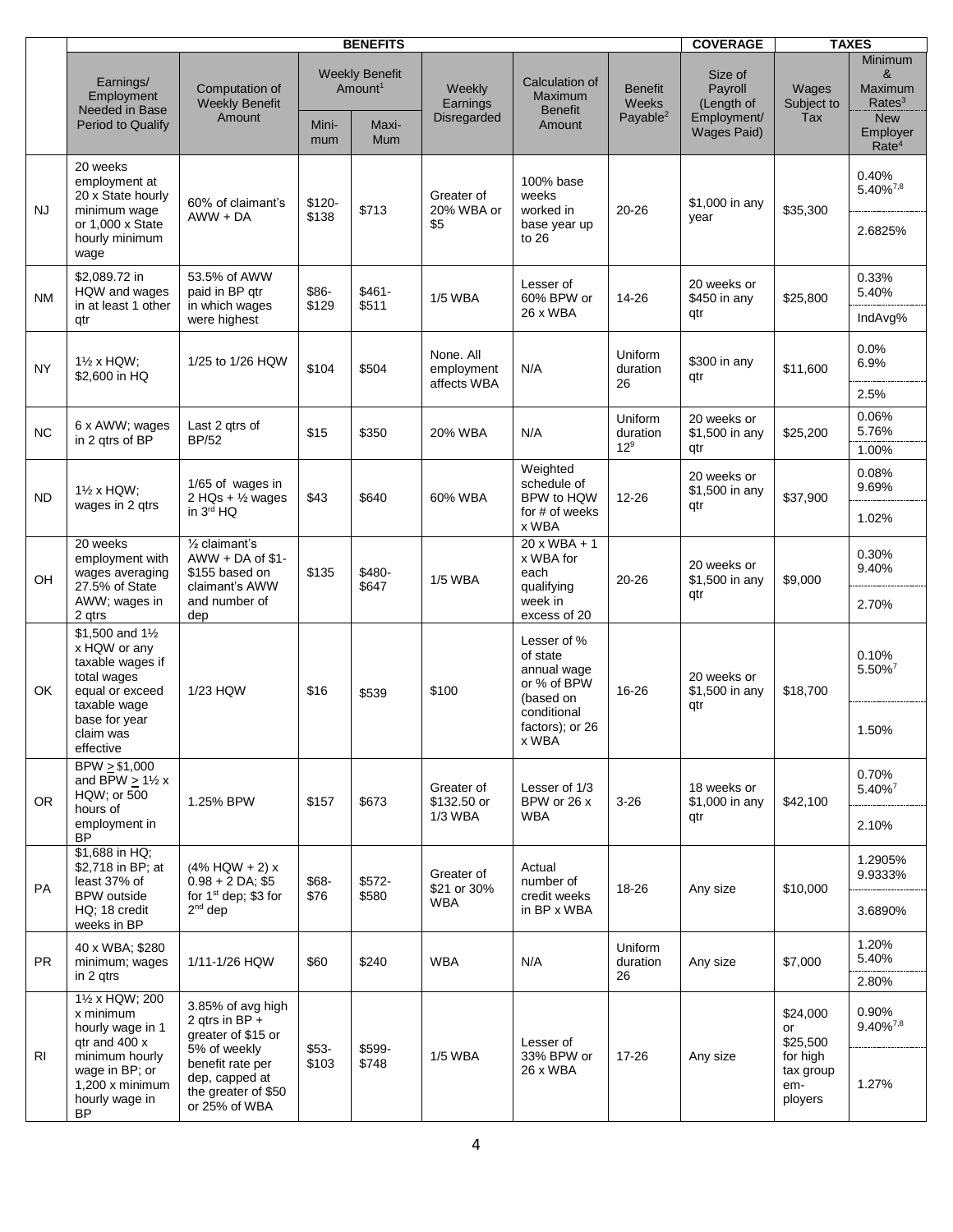|           |                                                                                                                    |                                                                                                    | <b>COVERAGE</b> |                                                                     | <b>TAXES</b>                                    |                                                                          |                                                        |                                                                       |                            |                                                                                              |
|-----------|--------------------------------------------------------------------------------------------------------------------|----------------------------------------------------------------------------------------------------|-----------------|---------------------------------------------------------------------|-------------------------------------------------|--------------------------------------------------------------------------|--------------------------------------------------------|-----------------------------------------------------------------------|----------------------------|----------------------------------------------------------------------------------------------|
|           | Earnings/<br>Employment<br>Needed in Base<br>Period to Qualify                                                     | Computation of<br><b>Weekly Benefit</b><br>Amount                                                  | Mini-<br>mum    | <b>Weekly Benefit</b><br>Amount <sup>1</sup><br>Maxi-<br><b>Mum</b> | Weekly<br>Earnings<br>Disregarded               | Calculation of<br>Maximum<br><b>Benefit</b><br>Amount                    | <b>Benefit</b><br><b>Weeks</b><br>Payable <sup>2</sup> | Size of<br>Payroll<br>(Length of<br>Employment/<br><b>Wages Paid)</b> | Wages<br>Subject to<br>Tax | Minimum<br>&<br>Maximum<br>Rates <sup>3</sup><br><b>New</b><br>Employer<br>Rate <sup>4</sup> |
| <b>SC</b> | 1% x HQW;<br>\$4,455 minimum;<br>\$1,092 in HQ                                                                     | 50% of HQ avg<br>weekly wage                                                                       | \$42            | \$326                                                               | <b>1/4 WBA</b>                                  | Lesser of 1/3<br>BPW or 20 x<br><b>WBA</b>                               | 13-20                                                  | 20 weeks or<br>\$1,500 in any<br>qtr                                  | \$14,000                   | 0.00%<br>5.40%<br>0.81%                                                                      |
| <b>SD</b> | \$728 in HQ; 20 x<br>WBA outside HQ                                                                                | 1/26 HQW                                                                                           | \$28            | \$428                                                               | 1/4 wages<br>over \$25                          | Lesser of 1/3<br>BPW or 26 x<br><b>WBA</b>                               | 15-26                                                  | 20 weeks or<br>\$1,500 in any<br>qtr                                  | \$15,000                   | 0.00%<br>9.30%<br>1.20%                                                                      |
| TN        | 40 x WBA;<br>\$780.01 avg<br>wages in highest<br>2 qtrs; BPW<br>outside HQW ><br>the lesser of 6 x<br>WBA or \$900 | $1/26$ of avg 2<br>highest gtrs                                                                    | \$30            | \$275                                                               | Greater of<br>\$50 or 1/4<br><b>WBA</b>         | Lesser of<br>1/4 BPW or<br>26 x WBA                                      | 13-26                                                  | 20 weeks or<br>\$1,500 in any<br>qtr                                  | \$7,000                    | 0.01%<br>10.00% <sup>8</sup><br>2.70%                                                        |
| TX.       | 37 x WBA;<br>wages in at least<br>2 qtrs                                                                           | 1/25 HQW<br>Capped at 47.6%<br>of AWW in<br>covered<br>employment in<br>TX, calculated<br>annually | \$69            | \$521                                                               | Greater of \$5<br>or 1/4 WBA                    | Lesser of<br>27% BPW or<br>26 x WBA                                      | 10-26                                                  | 20 weeks or<br>\$1,500 in any<br>qtr                                  | \$9,000                    | 0.00%<br>6.00%<br>2.70%                                                                      |
| UT        | \$3,900 in BP and<br>11/2 x HQW                                                                                    | 1/26 HQW minus<br>\$5                                                                              | \$32            | \$580                                                               | 30% WBA                                         | 27% BPW                                                                  | 10-26                                                  | Any size                                                              | \$36,600                   | 0.00%<br>7.00%<br>IndAvg%                                                                    |
| VT        | 1.4 x HQW and<br>\$2,949 in HQ                                                                                     | Wages in the 2<br>highest qtrs<br>divided by 45                                                    | \$74            | \$531                                                               | 50% of gross<br>wages                           | Lesser of<br>46% BPW or<br>26 x WBA                                      | $21 - 26$                                              | 20 weeks or<br>\$1,500 in any<br>qtr                                  | \$16,100                   | 0.40%<br>$5.40\%$ <sup>7</sup><br>1.00%                                                      |
| VA        | \$3,000 in highest<br>2 gtrs of BP                                                                                 | 1/50 of the 2<br>highest qtrs.                                                                     | \$60            | \$378                                                               | \$50                                            | Weighted<br>schedule of 2<br>highest gtrs to<br>WBA for #<br>weeks x WBA | 12-26                                                  | 20 weeks or<br>\$1,500 in any<br>qtr                                  | \$8,000                    | 0.10%<br>6.20%<br>2.50%                                                                      |
| VI        | 11/2 x HQW and<br>\$858 in HQ; or<br>\$858 in HQ and<br>39 x WBA in BP                                             | 1/26 HQW                                                                                           | \$33            | \$602                                                               | 25% in<br>excess of<br>\$15                     | Lesser of 1/3<br>BPW or 26 x<br><b>WBA</b>                               | 13-26                                                  | Any size                                                              | \$28,900                   | 1.5%<br>6.0%<br>2.00%                                                                        |
| <b>WA</b> | 680 hours:<br>wages in BP or<br>alternate BP                                                                       | 3.85% of avg of<br>high 2 gtrs in BP                                                               | \$201           | \$844                                                               | 1/4 of wages<br>over \$5                        | Lesser of 1/3<br>BPW or 26 x<br><b>WBA</b>                               | $1 - 26$                                               | Any size                                                              | \$52,700                   | 0.00%<br>5.40%<br>IndAvg%                                                                    |
| <b>WV</b> | \$2,200 and<br>wages in 2 gtrs                                                                                     | 55% of 1/52 of<br>median wages in<br>worker's wage<br>class                                        | \$24            | \$424                                                               | \$60                                            | N/A                                                                      | Uniform<br>duration<br>26                              | 20 weeks or<br>\$1,500 in any<br>qtr                                  | \$12,000                   | 1.50%<br>7.50%<br>2.70%                                                                      |
| WI        | 35 x WBA, HQ<br>$> $1,350$ and 4 x<br>WBA outside HQ                                                               | <b>4% HQW</b>                                                                                      | \$54            | \$370                                                               | $$30 + 33%$ of<br>wages in<br>excess of<br>\$30 | Lesser of<br>40% of BPW<br>or 26 X WBA                                   | 14-26                                                  | 20 weeks or<br>\$1,500 in any<br>qtr                                  | \$14,000                   | 0.00%<br>10.7%<br>2.50%                                                                      |
| <b>WY</b> | 1.4 x HQW; at<br>least 8% of<br>statewide AAW                                                                      | <b>4% HQW</b>                                                                                      | \$38            | \$526                                                               | 50% WBA                                         | Lesser of<br>30% BPW or<br>26 x WBA                                      | 11-26                                                  | Any size                                                              | \$26,400                   | 0.00%<br>8.50%<br>IndAvg%                                                                    |